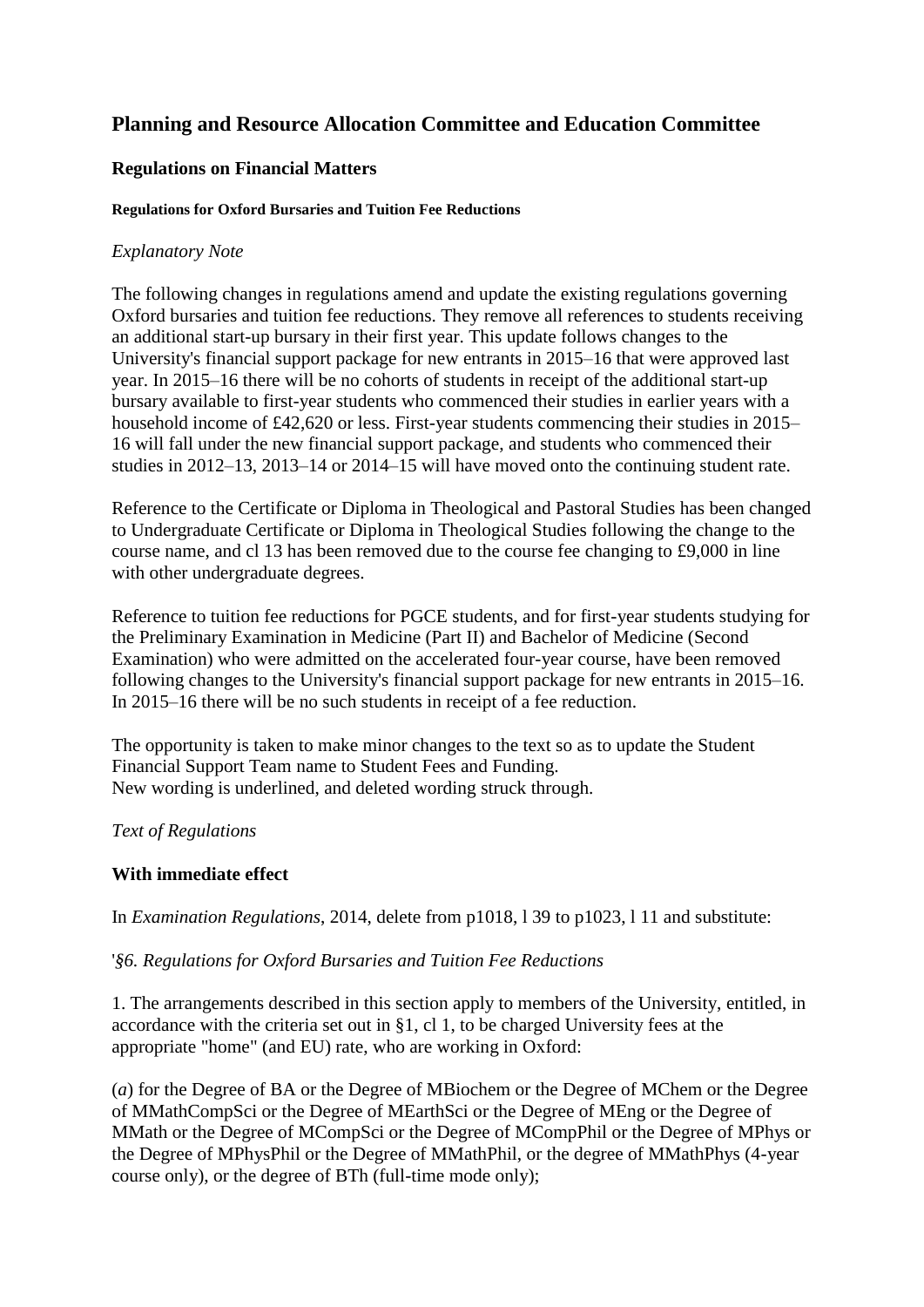(*b*) for the degree of BFA;

(*c*) for the First Examination for the Degree of BM;

(*d*) for the Preliminary Examination in Medicine;

(*e*) for the Second Examination for the degree of BM;

(*f*) for the full-time Undergraduate Certificate or Diploma in Theological and Pastoral Studies;

(*g*) for the Postgraduate Certificate in Education.

2. All students described in cl 1 above, who are entitled to receive support from a funding agency as described in cl 6 below, will be eligible to be assessed for an Oxford bursary, subject to cl 4. Bursary levels will be at the rates determined from time to time by Council's Education Committee and Planning and Resource Allocation Committee. Bursary amounts are set out on the University website. Members of the University described in cl 1 (*a*), (*b*) and (*c*) who are in their first year of study will be eligible to be assessed for an additional start-up bursary. Special regulations for members of the University described in cl 1 (*d*), (*e*), (*f*) and (*g*) are set out in cll 11 to 134.

3. All students described in cl 1, who are entitled to receive support from a funding agency as described in cl 6 below, who commenced their programme of study on or after 1 September 2012 and who would otherwise be liable for full University fees as described in §1,will be eligible to be assessed for a reduction in University fees, hereafter referred to as a "tuition fee reduction" subject to cl 4. The level of the tuition fee reduction will be at the rates determined from time to time by Council's Education Committee and Planning and Resource Allocation Committee. The different levels of tuition fee reduction are set out on the University website. Special regulations for members of the University described in cl 1 (*d*), (*e*), (*f*) and (*g*) are set out in cll 11–134. Students will not be entitled to a cash equivalent of a tuition fee reduction.

4. If a student who is eligible to be charged University fees at the "home" (and EU) rate is not entitled to means-tested maintenance support from his or her funding agency, he or she will not be eligible to be assessed for a bursary or tuition fee reduction in that academic year. Students who are entitled to be assessed by the Student Finance Services Non UK Team, and who are entitled, in accordance with the criteria set out in §1, cl 1, to be charged fees at the appropriate "home" (and EU) rate, are eligible to be assessed for a bursary or tuition fee reduction, subject to the conditions referred to in cl 10 below.

5. Students who are repeating a year of their studies at Oxford will be eligible to be assessed for a bursary and/or tuition fee reduction, subject to cl 4. Students repeating their first year or transferring to year one of a new course described in cl 1 who were eligible for an additional start-up bursary in their first year of study will not be eligible for any further start-up bursary.

6. Requirements for the assessment of a student's household income are as follows:

(*a*) A member of the University as described in cl 1 can only be considered for a bursary or tuition fee reduction if he or she is first financially assessed by his or her funding agency and if consent has been given for the University to access this information. Financial assessments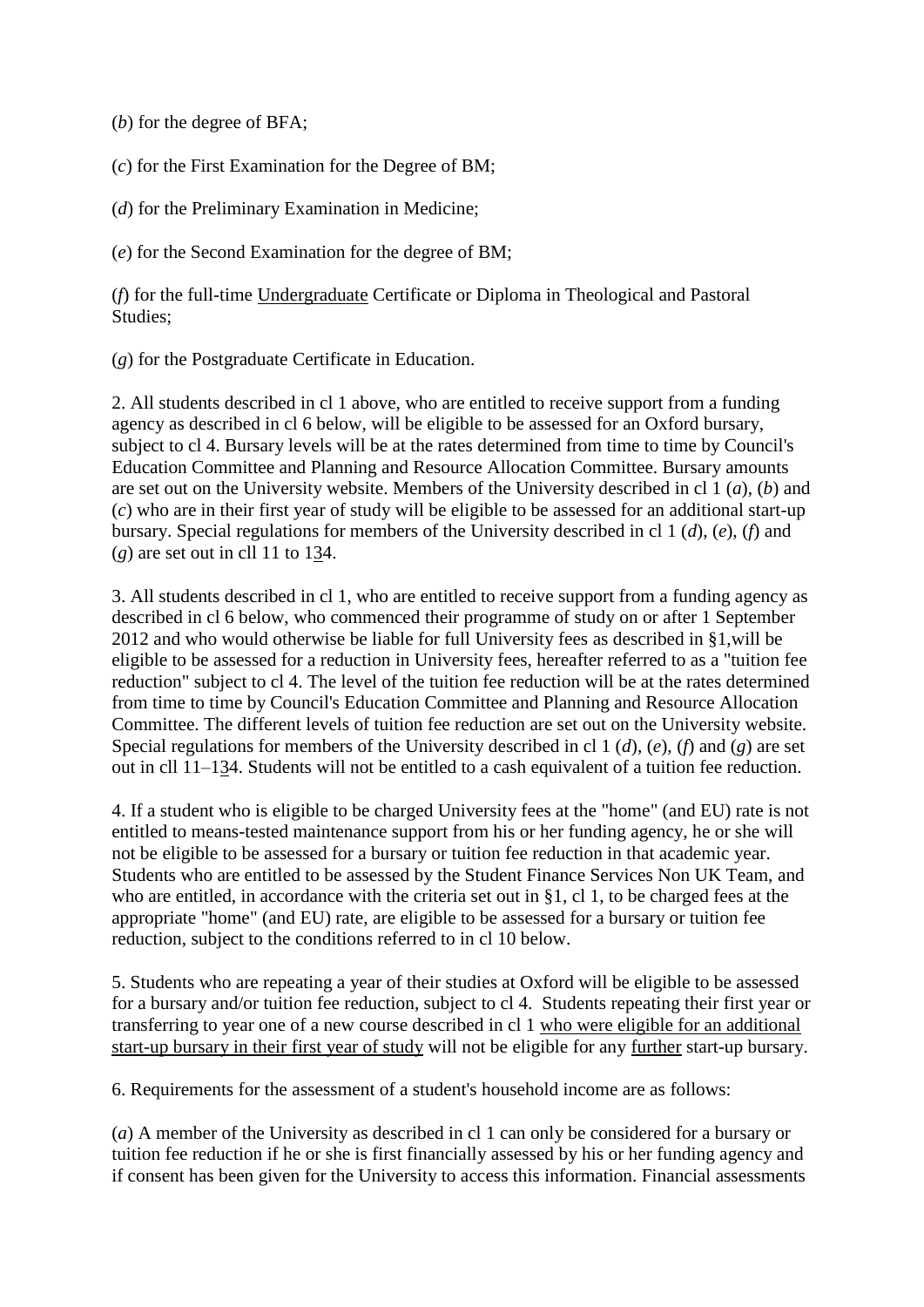will only be accepted from Student Finance England, Student Finance Northern Ireland, Student Finance Wales, the Student Awards Agency for Scotland, the Student Finance Services Non UK Team, the Student Loans Company (SLC) or the National Health Service (NHS). The University will only base a student's bursary and/or tuition fee reduction upon income information provided to it via the above agencies;

(*b*) Special regulations for financial assessments apply to members of the University who are working in Oxford for the Preliminary Examination in Medicine and Second Examination for the degree of BM. These are set out in cll 11 and 12;

(*c*) "Home" students are obliged to accept any maintenance grant they become eligible for as a result of financial assessment by their funding agency in order to be eligible to be assessed for a bursary and/or a tuition fee reduction. "Home" (and EU) students are not required by the University to take out a maintenance loan or tuition fee loan from their funding agency to be eligible to be assessed for a bursary or for a tuition fee reduction respectively.

7. The annual deadlines for the assessment of bursaries and tuition fee reductions shall be as follows:

(*a*) To be assessed for an Oxford bursary and/or tuition fee reduction students must comply with the application deadlines set by their funding agency. Students who fail to comply with requests to provide information to their agency will not be assessed by the University after the deadlines listed in (*b*) and (*c*) below;

(*b*) To be assessed, or reassessed, for an Oxford bursary students must ensure that they have provided all information to their funding agency in time to ensure their assessment is complete and available to the University from the SLC or other approved agency by 30 May of the academic year in which they wish to be considered for a bursary;

(*c*) To be assessed, or reassessed, for a tuition fee reduction students must ensure that they have provided all information to their funding agency in time to ensure their assessment is complete and available to the University from the SLC or other approved agency by 20 December of the academic year in which they wish to be considered for a tuition fee reduction;

(*d*) Any student who wishes to be considered for a bursary and/or tuition fee reduction, or for a change in their bursary and/or tuition fee reduction after the dates listed in (*b*) and (*c*) above must submit a case to the Student Financial Support Fees and Funding section (Examination Schools, Oxford OX1 4BG) detailing the delay relating to their financial assessment by 30 May of that academic year. The student must confirm when he or she applied for funding, what difficulties he or she had in being assessed correctly, the action he or she took to rectify this, and provide any corresponding evidence. The student will be expected to respond in a timely manner to any requests for further information from Student Financial Support Fees and Funding. The student must also provide the final financial notification for that year as soon as it is available and no later than 20 December of the following academic year. If the student is in their final year of study, the deadline for submission of the financial support notification is Friday of Week 9 of Trinity term of that year.

8. The arrangements for adjustments to bursaries during an academic year are as follows: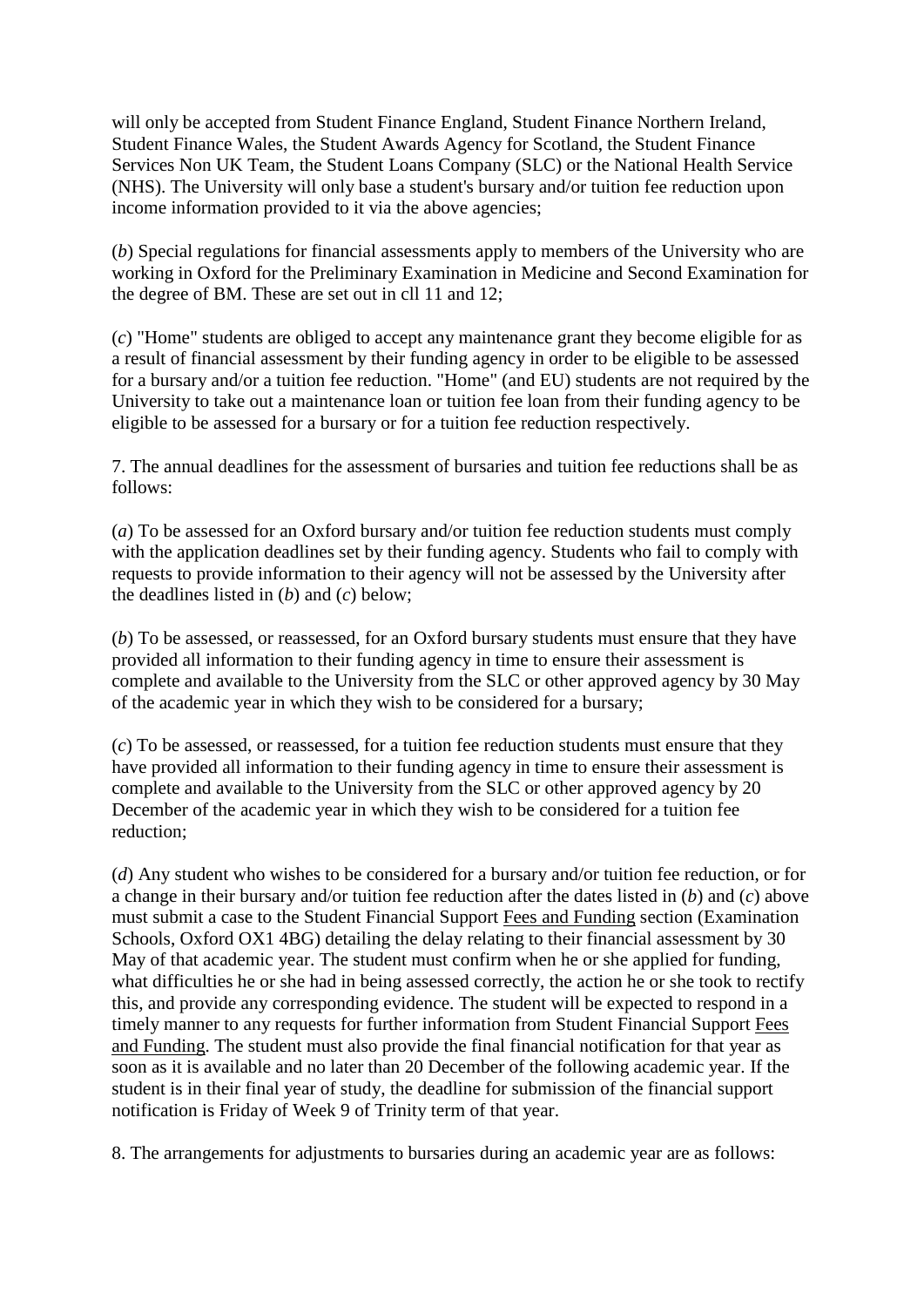(*a*) Each of the regulations in this clause will be subject to the dates and regulations listed in cl 7;

(*b*) Students who have received an overpayment of their bursary following a revised household income assessment will not be asked to repay any funds, unless the bursary was obtained due to incorrect information being knowingly submitted to the student's funding agency by the student or his or her sponsor;

(*c*) If a student's revised household income assessment results in an increased bursary entitlement, subsequent bursary payments will be adjusted upwards to reflect the student's increased entitlement for the whole year. The increased bursary payments will be calculated as if the student had been eligible for that level from the start of the academic year;

(*d*) If a student fails to provide information requested by their funding agency, as a result of which the financial assessment is withdrawn, the University will suspend bursary payments until the student's assessment has been completed by the funding agency, at which point their bursary entitlement will be re-assessed;

(*e*) The amount paid per term will be one-third of the total annual bursary to which the student is eligible. Students will be expected to repay their bursary for any term where they have suspended or withdrawn before the bursary payment date, currently Week 4 in Michaelmas term and Week 2 in Hilary and Trinity terms.

9. The arrangements for adjustments to fee liability and tuition fee reductions during an academic year are as follows:

(*a*) Each of the regulations in this clause will be subject to the dates and regulations listed in cl. 7;

(*b*) Students whose revised household income assessment has increased will not be liable for increased University fees, unless the initial tuition fee reduction was obtained due to incorrect information being knowingly submitted to the student's funding agency by the student or his or her sponsor;

(*c*) If a student's revised household income assessment has reduced, resulting in an entitlement to a larger tuition fee reduction, he or she will receive an additional tuition fee reduction. The level of the tuition fee reduction will calculated as if the student had been eligible for that level from the start of the academic year.

10. The arrangements for changes to bursary and tuition fee reduction entitlement between years are as follows:

(*a*) Students entitled, in accordance with the criteria set out in §1, cl 1, to be charged University fees at the appropriate "home" (and EU) rate, and who are entitled to be financially assessed by Student Finance England, Student Finance Northern Ireland, Student Finance Wales, the Student Awards Agency for Scotland, the SLC or the NHS, are required by these funding agencies to apply for financial support each year if they wish to access means-tested support. The assessment of their household income by their funding agency may change from year to year, and consequently their entitlement to a bursary and/or tuition fee reduction is subject to change each year. Special regulations are set out in cll 11 and 12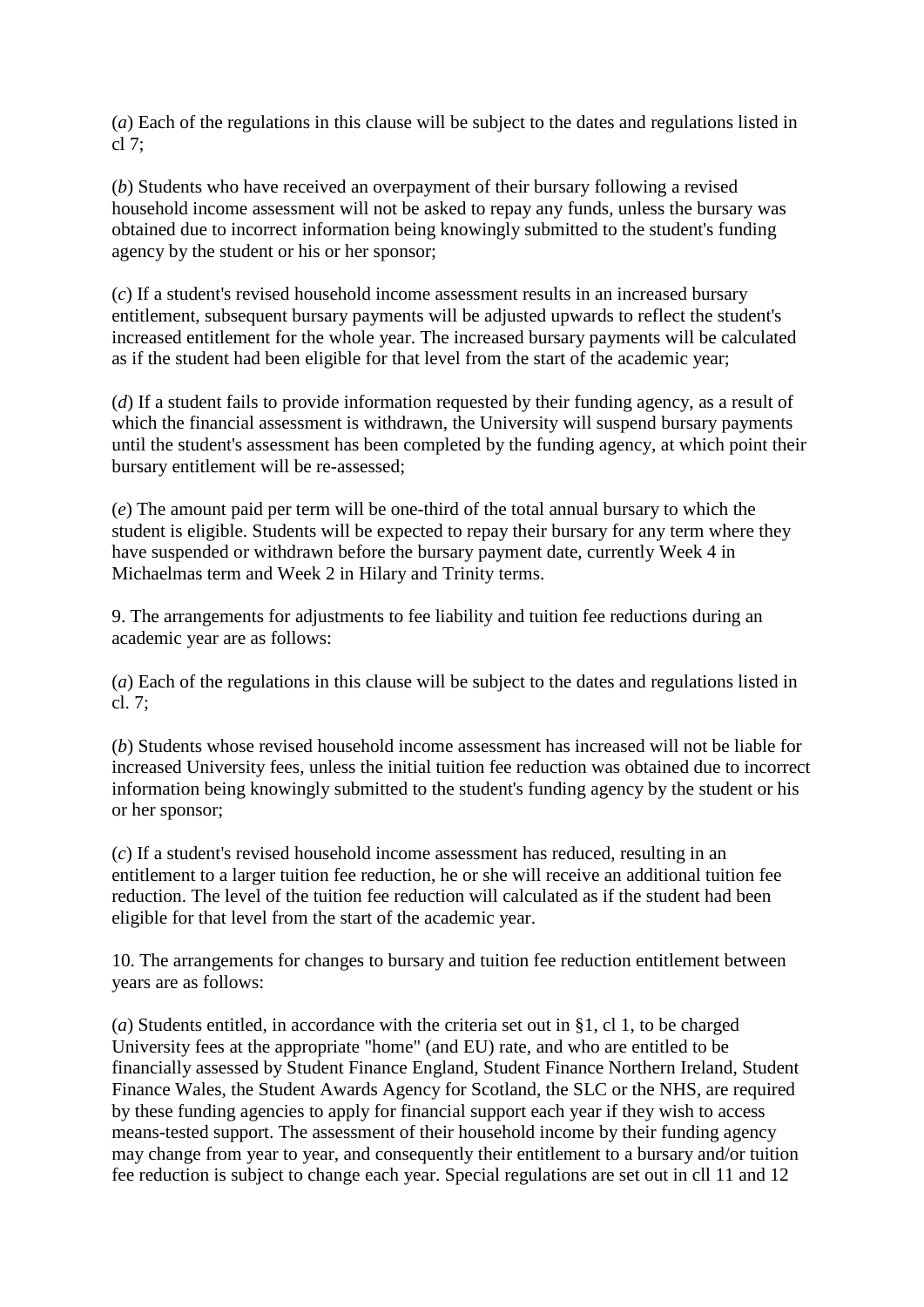for financial assessments for members of the University working for the Preliminary Examination in Medicine (Part II) and Bachelor of Medicine (Second Examination);

(*b*) Students entitled, in accordance with the criteria set out in §1, cl 1, to be charged fees at the appropriate "home" (and EU) rate, and who are entitled to be financially assessed by the Student Finance Services Non UK Team may have their household income assessed in the first year of study only. Students who wish to have their household income reassessed or continuing year students who wish to be financially assessed for the first time must submit a request to the Student Financial Support Fees and Funding section, Examination Schools, Oxford, OX1 4BG.

(*c*) Students will only be eligible to be assessed for a bursary and/or tuition fee reduction for the period in which they are entitled, in accordance with the criteria set out in §1, cl 1, to be charged University fees at the appropriate "home" (and EU) rate.

11. Special regulations apply for members of the University who are working in Oxford for the Preliminary Examination in Medicine (Part II) and Bachelor of Medicine (Second Examination) where these students were admitted on the accelerated four-year course. These are as follows:

(*a*) The household income of students in years two to four of their course will be estimated on the basis of the financial assessment of their household income in year one of their course or from their latest NHS (or corresponding authority) bursary assessment as evidenced by the student;

(*b*) Students will be eligible to be assessed for a tuition fee reduction in the first year of their course. Those sStudents not eligible for fee support from the NHS/SLC because their funding agency does not provide fee support for this course will be eligible to be assessed for a tuition fee reduction in all years of their course where household income will be estimated on the basis of the financial assessment of their household income in year one of their course. A tuition fee reduction is not available to those students who are eligible for fee support from the NHS/SLC after the first year of their course;

(*c*) Students will be eligible to be assessed for a bursary for all years of the course. They will not be eligible for any start-up bursary available to students in cl 1 (*a*), (*b*) and (*c*) in their first year of study.

12. Special regulations apply for members of the University who are working in Oxford for the Bachelor of Medicine (Second Examination) in years four to six of the six-year medicine course:

(*a*) The household income of students in years five and six of the six-year medicine course will be estimated on the basis of the financial assessment of their household income in year four of their course or from their latest NHS (or corresponding authority) bursary assessment as evidenced by the student;

(*b*) Students in year four of the course will be eligible to be assessed for a tuition fee reduction;